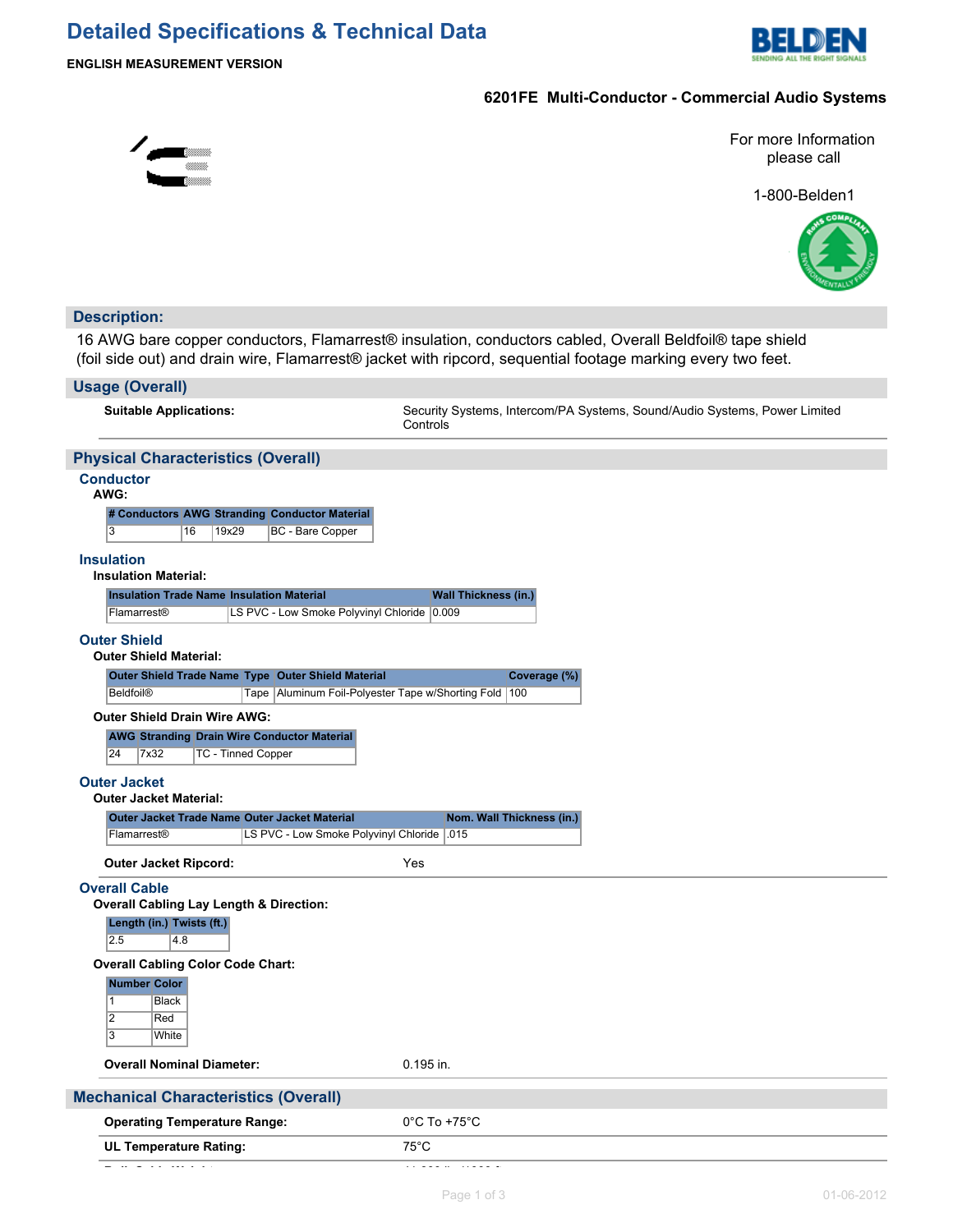# **Detailed Specifications & Technical Data**



## **ENGLISH MEASUREMENT VERSION**

## **6201FE Multi-Conductor - Commercial Audio Systems**

| <b>Bulk Cable Weight:</b>                                                           | 41.600 lbs/1000 ft. |  |  |  |
|-------------------------------------------------------------------------------------|---------------------|--|--|--|
| Max. Recommended Pulling Tension:                                                   | 115.900 lbs.        |  |  |  |
| Min. Bend Radius (Install)/Minor Axis:                                              | 2 in.               |  |  |  |
| <b>Applicable Specifications and Agency Compliance (Overall)</b>                    |                     |  |  |  |
| <b>Applicable Standards &amp; Environmental Programs</b>                            |                     |  |  |  |
| NEC/(UL) Specification:                                                             | <b>CMP</b>          |  |  |  |
| <b>NEC Articles:</b>                                                                | 800                 |  |  |  |
| CEC/C(UL) Specification:                                                            | <b>CMP</b>          |  |  |  |
| <b>EU CE Mark:</b>                                                                  | Yes                 |  |  |  |
| EU Directive 2000/53/EC (ELV):                                                      | Yes                 |  |  |  |
| EU Directive 2002/95/EC (RoHS):                                                     | Yes                 |  |  |  |
| EU RoHS Compliance Date (mm/dd/yyyy):                                               | 04/01/2005          |  |  |  |
| EU Directive 2002/96/EC (WEEE):                                                     | Yes                 |  |  |  |
| EU Directive 2003/11/EC (BFR):                                                      | Yes                 |  |  |  |
| CA Prop 65 (CJ for Wire & Cable):                                                   | Yes                 |  |  |  |
| MII Order #39 (China RoHS):                                                         | Yes                 |  |  |  |
| <b>Flame Test</b>                                                                   |                     |  |  |  |
| <b>UL Flame Test:</b>                                                               | <b>NFPA 262</b>     |  |  |  |
| C(UL) Flame Test:                                                                   | FT <sub>6</sub>     |  |  |  |
| <b>Plenum/Non-Plenum</b>                                                            |                     |  |  |  |
| Plenum (Y/N):                                                                       | Yes                 |  |  |  |
| Non-Plenum Number:                                                                  | 5201FE              |  |  |  |
| <b>Electrical Characteristics (Overall)</b>                                         |                     |  |  |  |
| Nom. Inductance:<br>Inductance (µH/ft)<br>.15                                       |                     |  |  |  |
| Nom. Capacitance Conductor to Conductor:<br>Capacitance (pF/ft)<br>81.5             |                     |  |  |  |
| Nom. Capacitance Cond. to Other Conductor & Shield:<br>Capacitance (pF/ft)<br>146.7 |                     |  |  |  |
| <b>Nom. Conductor DC Resistance:</b><br>DCR @ 20°C (Ohm/1000 ft)<br>4.0             |                     |  |  |  |
| Nominal Outer Shield DC Resistance:<br>DCR @ 20°C (Ohm/1000 ft)<br>4.7              |                     |  |  |  |
| Max. Operating Voltage - UL:<br><b>Voltage</b><br>300 V RMS                         |                     |  |  |  |
| <b>Max. Recommended Current:</b><br><b>Current</b>                                  |                     |  |  |  |

6.25 Amps per conductor @ 25°C

**Related Documents:**